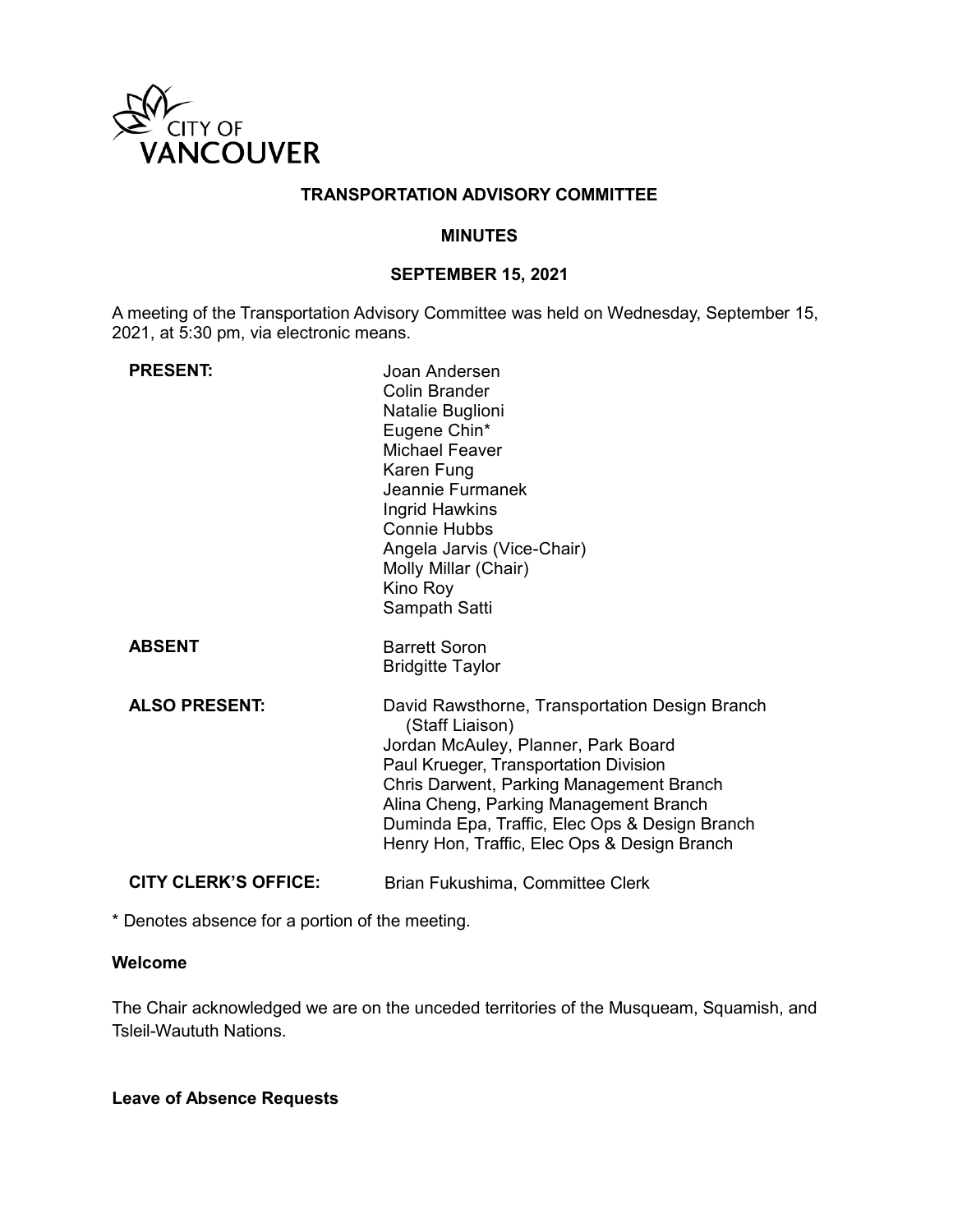None.

# **Approval of Minutes of March 17 and July 28, 2021**

MOVED by Colin Brander SECONDED by Natalie Buglioni

> THAT the Transportation Advisory Committee approve the Minutes from the meetings of March 17 and July 28, 2021, as circulated.

CARRIED UNANIMOUSLY (Eugene Chin was absent for the vote)

### **1. Climate Emergency Parking Program**

Staff: Paul Krueger, Transportation Division Christopher Darwent, Parking Management Branch Alina Cheng, Parking Management Branch

Staff provided a presentation on the City's Climate Emergency Parking Program and subsequently responded to questions and comments.

MOVED by Ingrid Hawkins SECONDED by Joan Andersen

> WHEREAS the Climate Emergency Parking Program was presented to the Transportation Advisory Committee at its regular meeting on September 15, 2021

THEREFORE BE IT RESOLVED THAT the Transportation Advisory Committee write a letter to City Council in support of the Climate Emergency Parking Program.

CARRIED UNANIMOUSLY (Eugene Chin was absent for the vote)

### **2. Street Lighting Plan**

Staff: Duminda Epa, Traffic, Electrical Operations & Design Branch Henry Hon, Traffic, Electrical Operations & Design Branch

Staff provided a presentation on the City's Street Lighting Plan, outlining the benefits of LED lighting and subsequently responded to questions and comments.

# **3. TRAC Priorities**

The Committee discussed potential work plan priorities, and agreed to examine the City's budget to find priorities that align with where funds are being allocated. The Committee also expressed interest in collaboration with the Seniors' Mobility Subcommittee, and discussed the possibility of striking TRAC subcommittees.